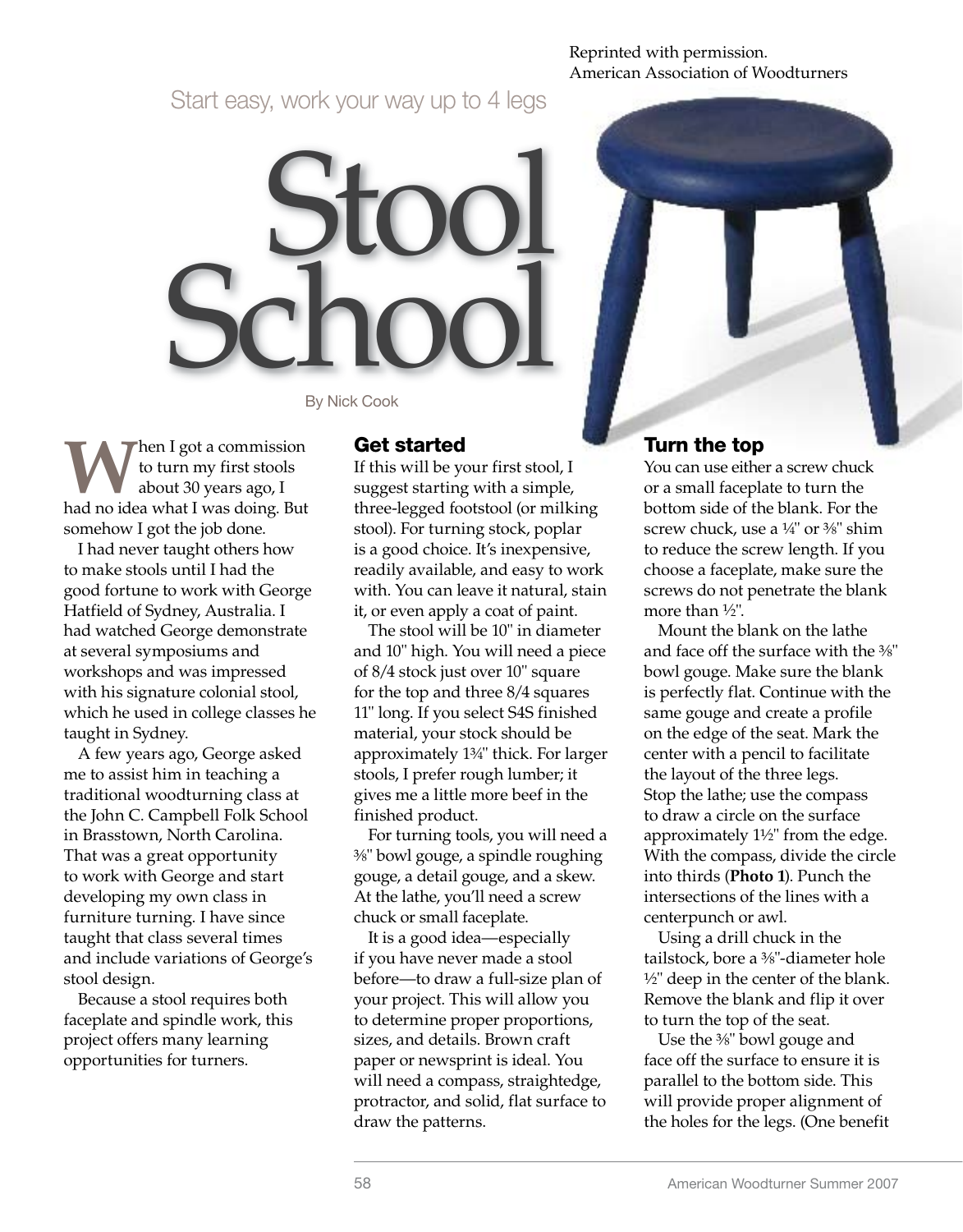of a three-legged stool is that it will always be stable, even if the legs are not the same length.)

# Drill the seat for the legs

You'll need a jig and a drill press to drill the holes for the legs. Make a simple jig from scrap plywood or medium density fiberboard (MDF). The bottom of the jig should be large enough to allow it to be clamped to the drill-press table (mine is 12×16").

Add a V-block to the jig (two ¾×2×7" scrap pieces are ideal) to support the blank and simply rotate it to the proper positions for drilling the holes. Without the V-block, you will need to clamp the blank to the jig to prevent it from slipping. The wedge beneath the jig is cut at a 10- or 15-degree angle. If you do not have a drill press, you can use a hand drill or even a brace and bit. Either method requires a sliding bevel for proper angle alignment.



Using a compass, lay out the leg positions on the bottom of the stool seat.



With an angled jig and a 1" brad-point bit, bore the seat bottom.



Select one of the leg profiles above, then enlarge the template 200% for full-size.

Use a brad-point bit to bore 1"-diameter holes 1<sup>1</sup> /4" deep (**Photo 2**). Once the holes are drilled, you should be ready to turn the top side of the seat.

# Turn the seat top

Remount the blank onto the screw chuck. Use the <sup>3</sup> /8" bowl gouge to dish out the seat and eliminate the hole created for the screw chuck. Turn the edge to a pleasing profile and sand to 220-grit smoothness.

# Make 3 legs just alike

For your first stool, keep the shape of the legs simple. (I prefer a simple cigar shape.) Before you begin turning, cut the three leg pieces to 11" long.

The tenon is your key component. Because the holes in the seat bottom are a fixed size, you must cut the tenons to fit. Measure and mark the length of the tenons at 1<sup>1</sup> /4". Set your calipers or vernier scale to 1" and turn the end of the

Photos: Cathy Wike-Cook

Photos: Cathy Wike-Cook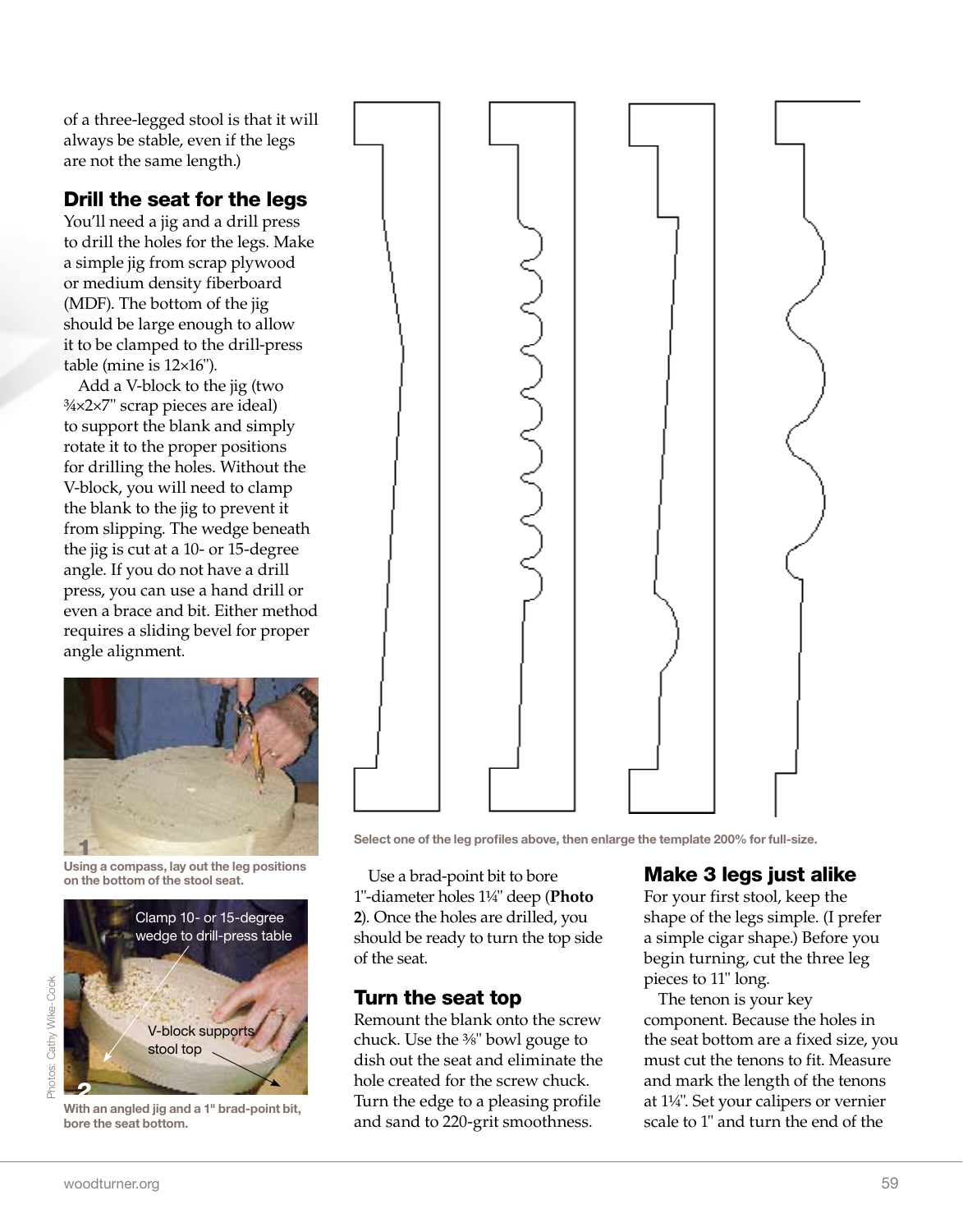tenon to this diameter. Because you don't want the brad-point bit to break through the seat top, check the setup on scrap material.

Stop and check the tenon in one of the holes; it should be snug but not too tight (no space around it). If it fits the first time, then continue to cut it to the full length of the tenon. I usually taper the first  $\frac{1}{2}$ " or so to get a feel for the exact diameter.

Once the tenon is complete, continue to shape the leg to your chosen profile (see four examples on *page 59***)**. I usually chamfer both ends of the legs—the top to make it start in the hole more easily and the bottom to avoid chipping when the stool is slid across the floor. A skew and a detail gouge are ideal tools for this spindle work.

### Assemble the stool

Always dry-fit the legs before applying any glue. Apply glue to the mortises and drive the legs into the bottom of the seat with a deadblow mallet. Wipe away any glue squeeze-out with a damp cloth and apply your favorite finish.

### Sign and date your work

This is a detail I picked up from David Scott, a North Carolina turner, many years ago. Turn a button about 1<sup>1</sup> /2" in diameter with a small tenon on it to fit into the 3 /8"-diameter hole at the center of the seat bottom. If you are leaving the stool natural, use a contrasting wood for the button. Glue the button into the screw center hole and use it as a place to sign and date the finished product.

### Go bigger and more complicated

If you are feeling ambitious after completing your footstool, you

may wish to continue with the more complicated and larger 24" high stool with four legs and four rungs. The 13"- to 14"-diameter seat makes this a comfortable stool, ideal for the playroom, kitchen, or shop. (The 24" height is ideal for an occasional break from standing at the lathe.) You can detail the legs and rungs to make it plain or fancy.

When you select ash, cherry, maple, walnut, or even a combination of woods, your stool becomes an instant heirloom.

### Start at the top

Just like turning a smaller stool, begin by turning the seat. A full 2"-thick blank will give you a bit more material to work with over dressed or surfaced lumber. You can glue up material to make up the wide planks for this larger seat, but I prefer to use a wider blank, especially when applying a clear finish.

Follow the same basic procedure used on the smaller stool, except this time, lay out the bottom of the seat to accept four legs. You can do this with either a compass or a large framing square. Locate the leg tenons approximately 1½" to 2" from the edge of the seat. Use the compass to draw the circle; where the circle intersects the cross lines are the locations of the holes for the legs. Using the drilling jig, align the fixture on the drill-press table and drill the four holes at a 15 degree angle. Return to the lathe and complete the turning, sanding, and finishing of the stool seat.

# Turn 4 matching legs

Now you really have to plan your work! You can't just spit out four legs; they really do need to look alike. And, you will need four rungs that fit into the four legs.



I suggest you start with paper and a pencil or simply follow the plan that follows. If you would rather, you can also just turn the first leg and then copy it three more times. The most important things are the height and location of the rungs on the legs.

Start with four blanks (full 2"-square stock) cut to 24" lengths. Locate and mark the centers at each end of each leg. Then mark the inside corners on each leg; this will help you in laying out the holes for the rungs. Use a marking gauge or adjustable square to mark a centerline along the length of both inside surfaces of each leg. Then mark the height of the upper and lower rungs on each leg.

This stool design calls for the upper rung to be located 7" from the bottom and the lower rung to be located 5" from the bottom. (If you align all four rungs at the same height, you will weaken the legs.) Make sure you have one